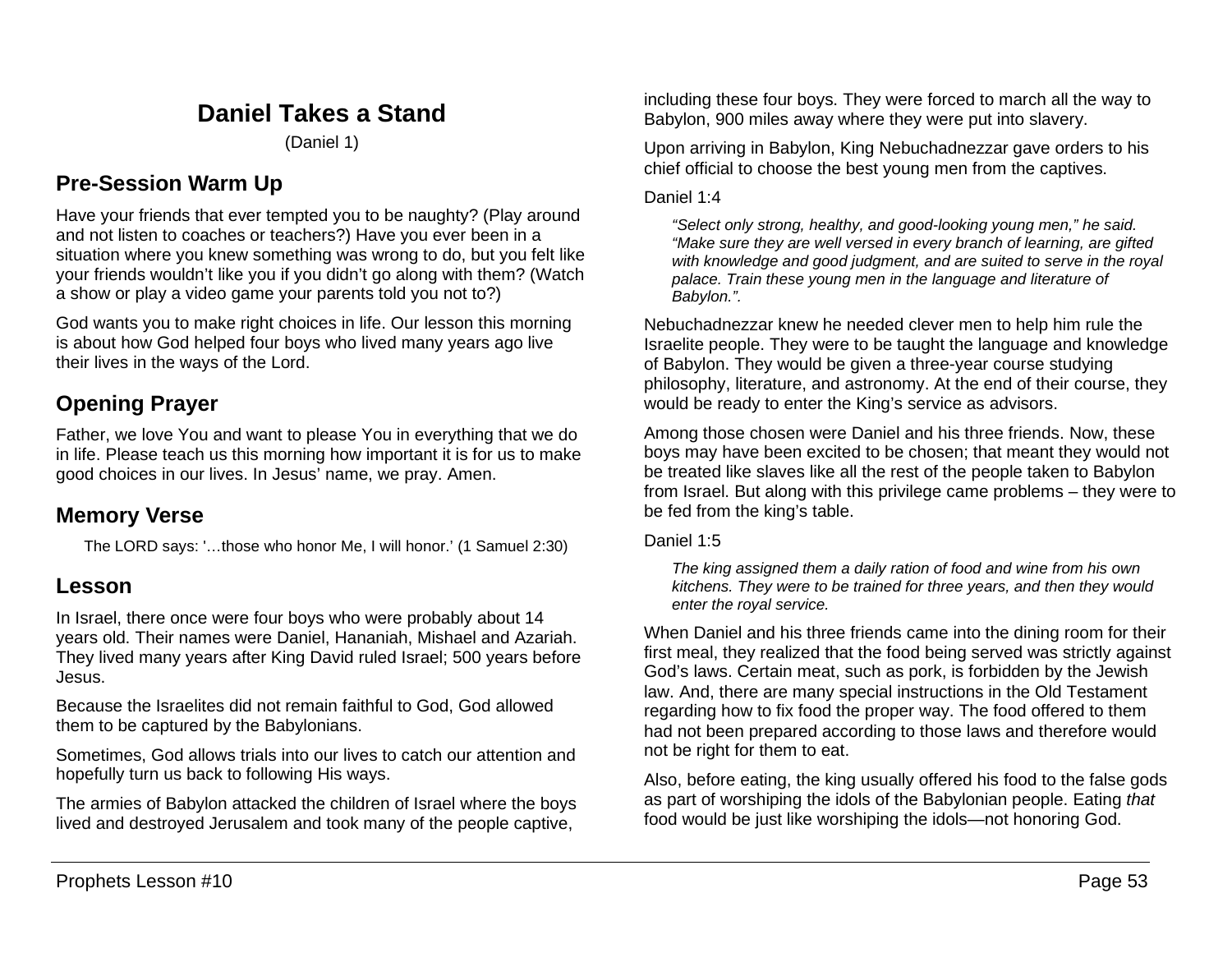Daniel 1:8

Daniel might have been thinking, "If we obey the king and eat the food, we will disobey God. But if we don't eat the food, we will disobey the king and he may have us killed." This was a tough decision for Daniel to make. It would have been easy for Daniel and his friends just to go ahead and eat the king's food. They might have thought, "No one will ever know. Our parents are not here and besides, that law is so old-fashioned…"

Daniel and his friends decided that no matter what happened they would obey God. They knew they must do what is right. God gave Daniel and his friends courage to obey God's rules.

*But Daniel was determined not to defile himself by eating the food and wine given to them by the king. He asked the chief of staff for permission not to eat these unacceptable foods.*

The word "defile" means to make dirty or impure.

Daniel chose not to eat that which he knew would displease God.

God wants you to keep your life clean from things which will harm your body. Can you think of ways your body can be harmed or mistreated? (e.g., drugs, alcohol, cigarettes.)

You must make a promise to yourself and to God that you will always do what is right and not to give into pressures around you.

It must have been hard for Daniel to keep this promise with the others eating all that fine-looking food. But to eat it would be wrong.

It's easier to resist temptation if you have thought through your principles well before the temptation arrives. Daniel and his friends made their decision to be faithful to the laws of God long before they were faced with the king's delicacies, so they did not hesitate to stick with their beliefs.

We get into trouble if we have not previously decided where to draw the line. Before such situations arise, decide on your commitments, then when temptation comes, you will be ready to say, "No!"

#### Daniel 1:9

*Now God had given the chief of staff both respect and affection for Daniel.*

God blesses those who honor Him. And, He will bless you, too, if you make a commitment to always do what is pleasing to God, no matter what others may think or say about you.

Daniel was determined to obey God. And God gave him an idea. Daniel asked if it would be all right if they had just vegetables and good plain water to drink. He suggested they be put on a 10-day test to see if they stayed strong and healthy.

Daniel 1:12-14

*"Please test us for ten days on a diet of vegetables and water," Daniel said. (13) "At the end of the ten days, see how we look compared to the other young men who are eating the king's food. Then make your decision in light of what you see." (14) The attendant agreed to Daniel's suggestion and tested them for ten days.*

The guard agreed to try the experiment. For ten days, Daniel and the other boys ate nothing but vegetables and drank only water.

Daniel 1:15-16

*At the end of the ten days, Daniel and his three friends looked healthier and better nourished than the young men who had been eating the food assigned by the king. (16) So after that, the attendant fed them only vegetables instead of the food and wine provided for the others.*

At the end of the 10-day test they looked fit and were allowed to continue their vegetarian diet for the next three years. God honored the boys for honoring Him.

Then, God gave them knowledge, skill in learning, and wisdom.

Daniel 1:17

*God gave these four young men an unusual aptitude for understanding every aspect of literature and wisdom. And God gave Daniel the special ability to interpret the meanings of visions and dreams.*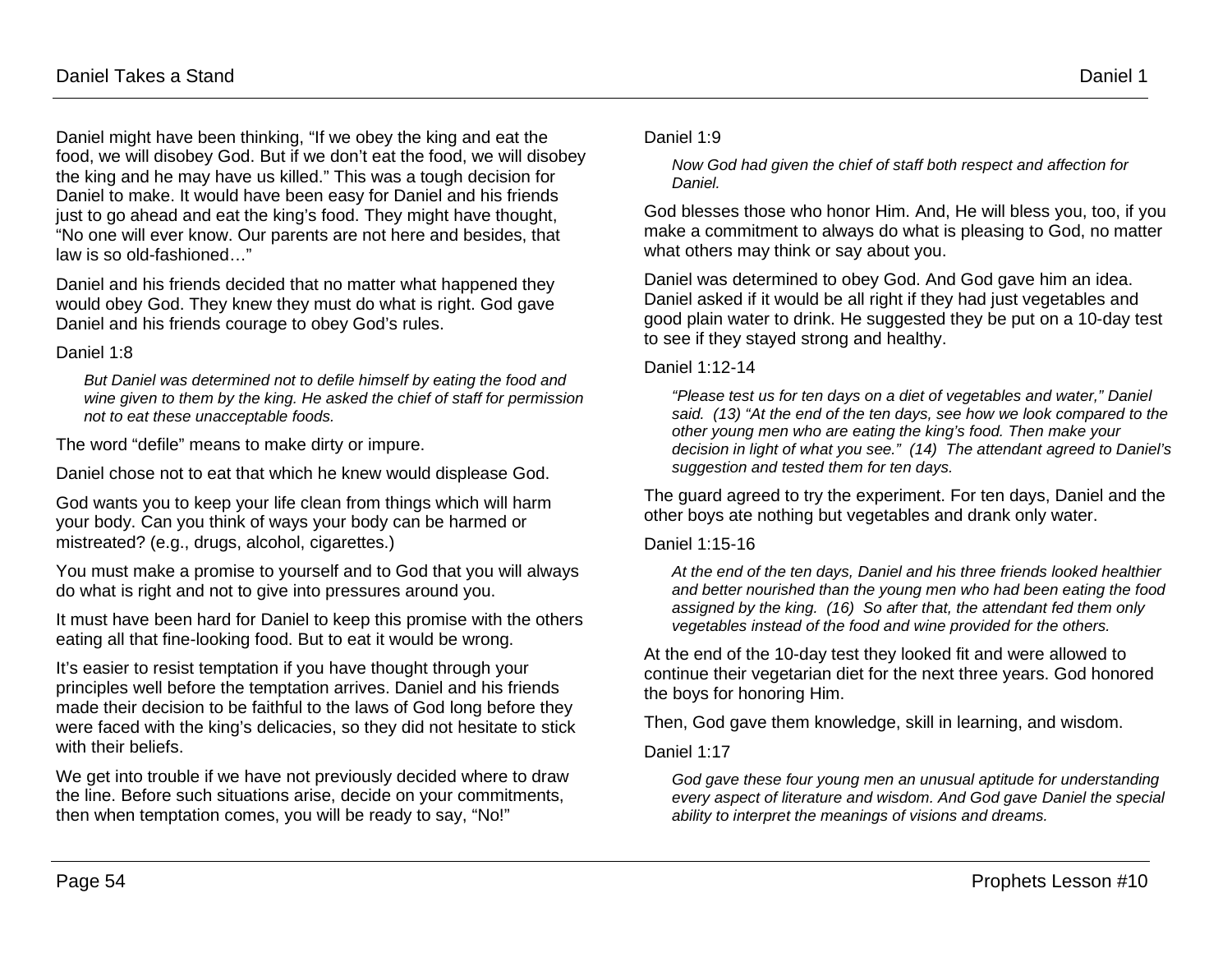God gave these four young men more wisdom than the king's own advisors.

Daniel 1:20

*Whenever the king consulted them in any matter requiring wisdom and balanced judgment, he found them ten times more capable than any of the magicians and enchanters in his entire kingdom.*

Daniel and his friends had made the right choice. God gave them the courage they needed to obey Him. God will give you the strength to make the right choices if you make a decision in your heart to please God in all that you think, all that you say, and all that you do. God will help you say "No" to sin and He'll help you choose what is right.

Sometimes we may feel afraid or worried about many different things. We might worry about what will happen if we don't do what our friends want. God understands our feelings and He promises to give us courage to obey Him, no matter what situation we are in.

# **Closing Prayer**

Father, help us to follow Daniel's example. We want to make a choice to do what is pleasing to You at all times. Please give us the courage we need to obey You no matter what situation we find ourselves. In Jesus' name, we pray. Amen.

# **Learning Activities**

## **Craft Corner**

## *Yield Sign*

Have the children draw a "yield" sign, and then place a line through it. This sign means do not yield or give in. Have them put the drawing in a place they will see each morning to remind them not to give in to others who want them to do things that will harm their bodies.



### *Scratch and Sniff Pictures*

**Materials**: One package each of orange, cherry, strawberry and grape Kool-aid. One copy of the fruit pattern for each child. (copied on card stock.)

**Procedure**: Before class place the Kool-aid in separate containers and label them. Add water to powdered Kool-aid to make paint. Have the children paint with the appropriate Kool-aid flavor to make fruits that actually smell like the picture they are painting. When the pictures are dry, show them how to scratch them with their fingernails to smell the fruit.

Note: Kool-Aid stains so make sure you cover up the children well. Let only a few of them paint at one time.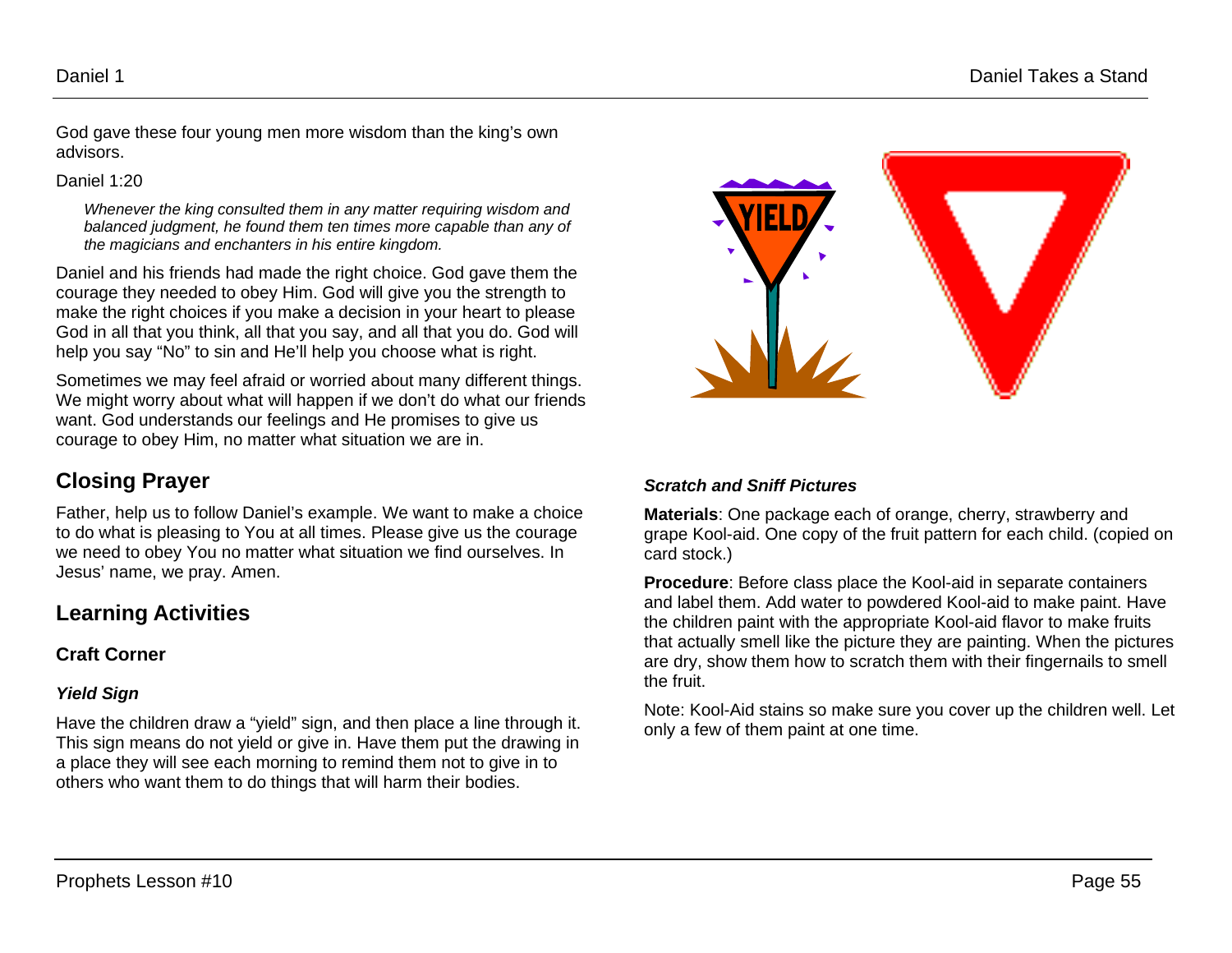## **Game Center**

#### *Timeline Relay*

#### Preparation:

Print these points from the Bible story on pieces of paper. Make a set for each team.

- King Nebuchadnezzar took young men from Israel to Babylon.
- The king ordered that the young men learn the language and literature of Babylon.
- The king provided royal food and wine for the young men to eat.
- Daniel knew that the king's food was not food God wanted him to eat.
- Daniel asked the official for other food to eat.
- The official was worried that Daniel and his friends would look thinner than the other men.
- Daniel asked for a test for 10 days. He and his friends would eat vegetables and drink water.
- The official agreed to give Daniel and his friends only vegetables and water for 10 days.
- After 10 days, Daniel and his friends looked healthier and better than the other men.
- The official gave Daniel and his friends only vegetables and water for the rest of the time.
- God helped Daniel and his friends understand and learn.

#### Play:

Group the kids into teams. Tell kids they will work with their team to put the story statements in order. Mix the statements of each team. Give a statement to the first player of each team. On your signal, the first players run to the opposite wall to tape up their statements. They return and tag the next player. Those players get a statement, run to the wall, and tape the statement in the appropriate place (before or after the first statement). Subsequent players can rearrange the

statements as they place theirs in the appropriate places. After a team has all statements on the wall, quickly review them. If something is incorrect, a player can run down and rearrange the statements. Continue until one team has all the statements in correct order. Talk about the story and the Life Point.

## *The Choosing Game*

Have kids sit on chairs in a circle. Read each of the following statements one at a time. For each statement, have kids follow the instructions it gives or stay put. Kids will end up sitting on top of each other in the circle.

Move one chair to the right if…

- 1. you like math better than English.
- 2. you'd rather talk to your mother than your father about a problem.
- 3. you prefer to wear red T-shirts instead of blue T-shirts.
- 4. you like redheads better than blondes.
- 5. you'd rather go to the beach than the mountains.
- 6. you'd rather go to the movies than skating.
- 7. you like Pepsi better than Coca-Cola.
- 8. you prefer hamburgers to pizza.
- 9. you like pepperoni pizza more than cheese pizza.
- 10. you like chocolate ice cream better than vanilla ice cream.
- 11. you'd rather play baseball than basketball.
- 12. you'd rather watch sports than play sports.
- 13. you like comedy TV shows better than action TV shows.
- 14. you'd rather stay up late than get up early.
- 15. you like cats more than dogs.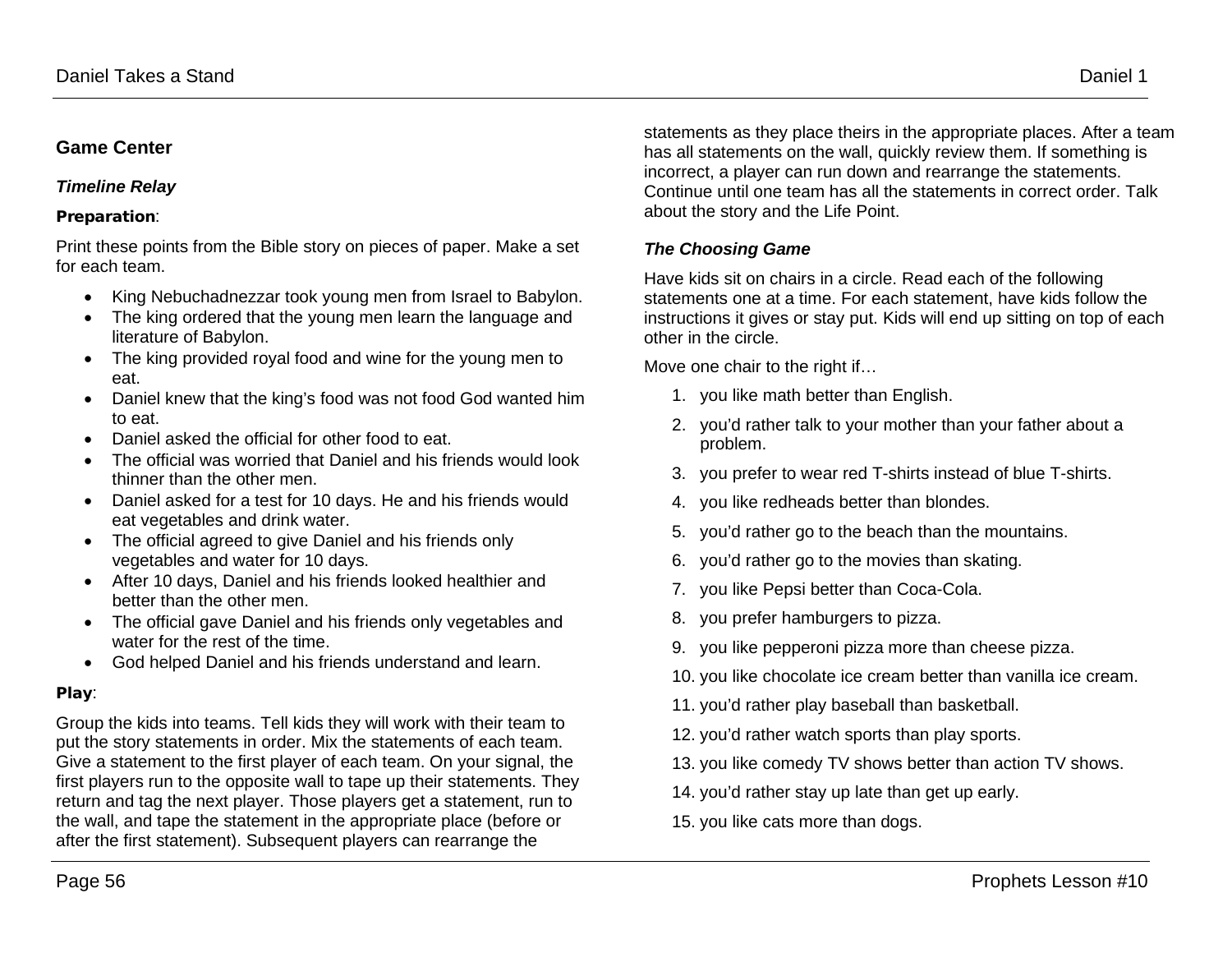- 16. you'd rather learn to play a musical instrument than listen to somebody else play.
- 17. you'd rather your friend tell you the truth than protect your feelings.
- 18. you like advice from friends more than from your parents.
- 19. you'd rather spend time with your brother or sister than your friends.
- 20. you trust your grandparents more than your teachers.

In this game, every time you made a choice, it caused you to either move or stay where you were. It's like that in real life, too. The choices you make determine where you'll be and the kind of life you'll live. Now, let's look at real-life situations and practice our decision-making skills.

## *Situation Cards*

Discuss the following situations:

- 1. Amy and Julie have been best friends for years. Amy is also friends with Karen. As Amy's birthday party approaches, Julie insists that Karen can't be invited. She says that if Amy invites Karen, she won't come to the party. Amy decides to go along with Julie and leave Karen out.
- 2. Danny goes camping with Steve and his father. Steve's father leaves the boys at the campsite to go fishing downstream. A young man comes up and says he's hungry and asks the boys for something to eat. Danny says "sure" and asks the fellow to join them.
- 3. Denise hasn't missed a single meeting of her church group. The group is preparing for a special program they'll present soon to the congregation. Denise is excited about playing one of the main parts. Then, Mitch, who she really likes, calls and asks her to go with him and his parents to the movies. It'll mean missing practice. She decides to go with Mitch to the movies.

[Teacher, ask the students if the person in the situation made a good or bad decision. Then have the students work together to come up with an alternative solution for each situation. Commend the students in their decision-making skills.] As you can tell, even right decisions don't fully solve problems. That's why you need to think and pray about the decisions you make, so you'll know you're doing what's best in every situation.

Or, use the following questions in a review game of your choice:

- 1. Why did the people of Israel go to Babylon? (Because they did not remain faithful to God and God allowed them to be captured by the Babylonians.)
- 2. Why does God sometimes allow trials in our lives? (To catch our attention and hopefully turn us back to following His ways.)
- 3. What orders did King Nebuchadnezzar give to his chief official? (To select some of the Israelites to serve in his palace.)
- 4. What were some of the special privileges given to those selected to serve in the king's palace? (They were to be taught the language and other courses of study as well as given special food to eat from the king's table.)
- 5. Why might Daniel and his friends be pleased about being selected? (They wouldn't be treated as slaves.)
- 6. When do you think Daniel and his friends might have been afraid? (When Daniel and his three friends came into the dining room for their first meal they realized that the food being served wasn't "kosher." This would displease God.)
- 7. What did Daniel do that showed courage? (He chose NOT to eat the food that displeased God.)
- 8. Why was this a tough decision for Daniel to make? (He could have been killed.)
- 9. What are some ways your body can be harmed or mistreated? (Drugs, smoking, drinking.)